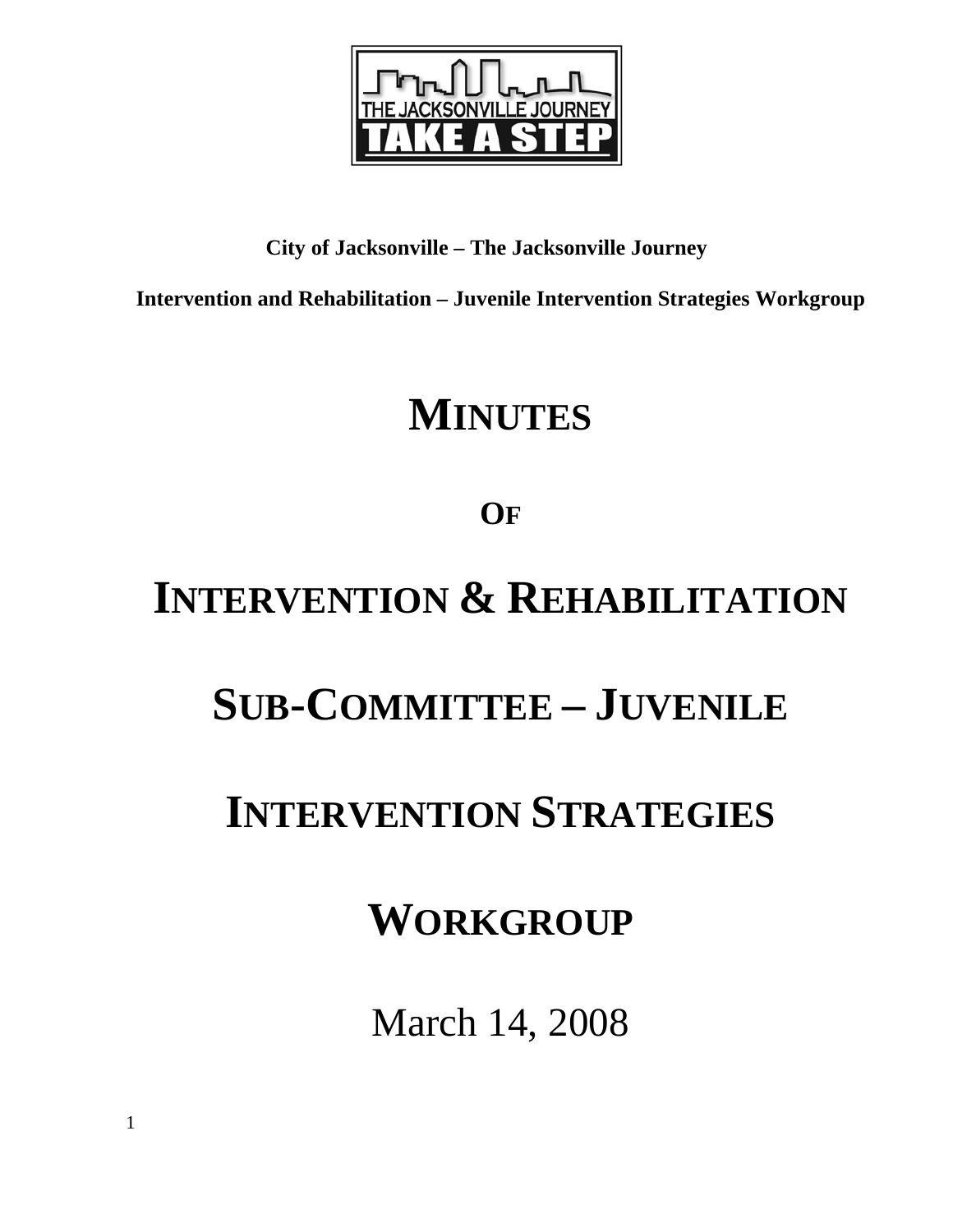#### **The Jacksonville Journey – Intervention & Rehabilitation**

#### **Sub-Committee – Juvenile Intervention Strategies Workgroup**

#### **March 14, 2008**

#### **5:00 p.m.**

**PROCEEDINGS before the Jacksonville Journey – Intervention & Rehabilitation Sub-Committee – Juvenile Intervention Strategies Workgroup, taken on Friday, March 14, 2008, Clanzel Brown Community Center – 4545 Moncrief Road, Jacksonville, Duval County, Florida commencing at approximately 5:00 p.m.** 

**Intervention & Rehabilitation Sub-Committee – Juvenile Intervention Strategies Workgroup** 

> **William Sulzbacher, Chair Ron Autrey, Member Angelia Turner, Member Sherron Watson, Member**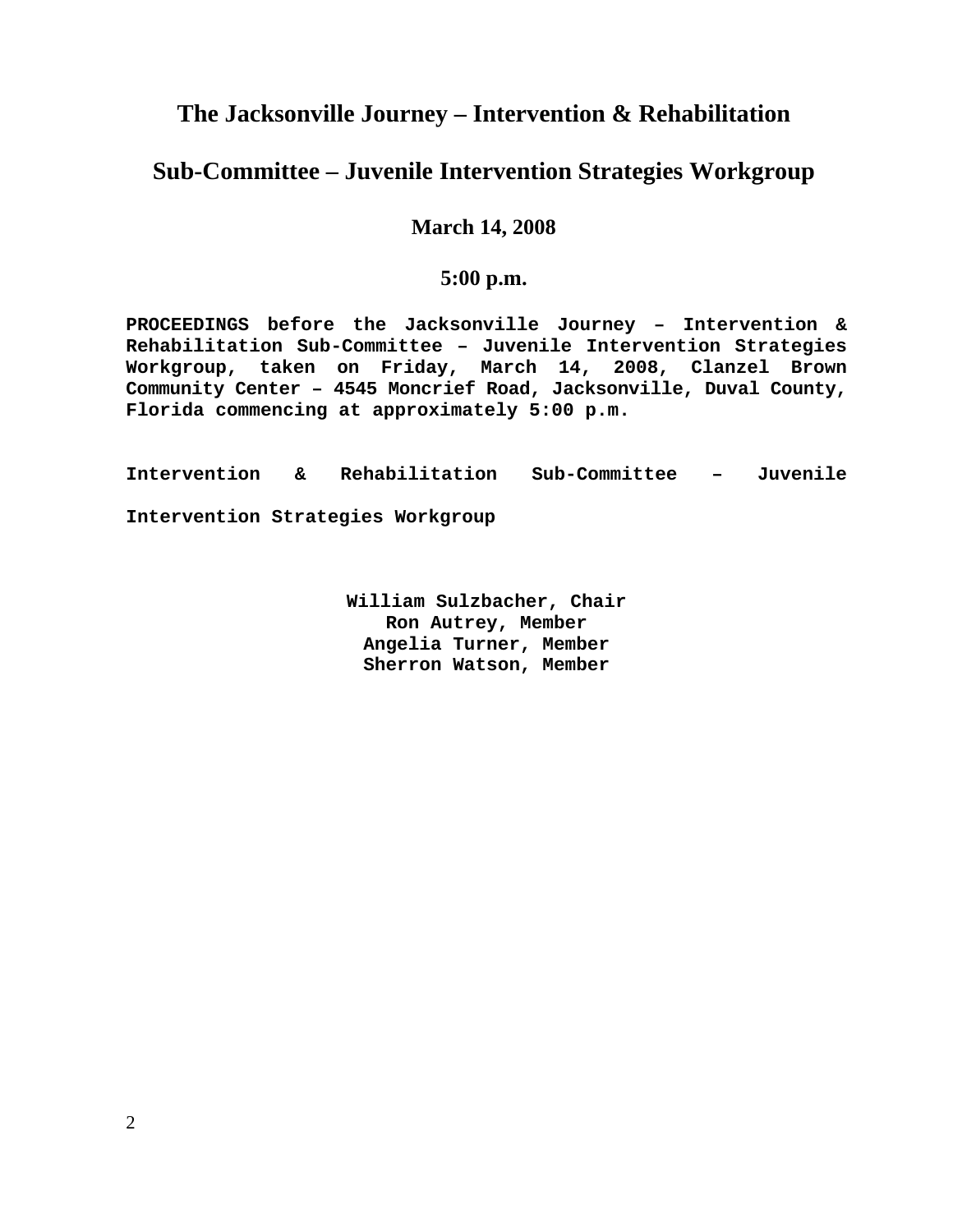#### **APPEARANCES**

#### **COMMITTEE CHAIRS & MEMBERS:**

WILLIAM SULZBACHER, Member SHERRON WATSON, Member

#### **ABSENTEE MEMBERS:**

RON AUTREY, Member ANGELIA TURNER, Member

#### **STAFF:**

KERRI STEWART LYNN RIX

#### **OTHERS PRESENT:**

YSRYL, Jacksonville Youth Works ANNE SULZBACHER STEFFANIE JONES, Beacon Academy BO BREWER, H.O.M.E. Inc. TYRONE SMITH, H.O.M.E. Inc. JA'TCUIN HOLMES, H.O.M.E. Inc. KEVIN BROWN, H.O.M.E. Inc. SHRONE PHILLIPS, H.O.M.E. Inc. SCOTT JOHNSON, WJXT Channel 4 News SHARON KIRKLAND, Jacksonville Journey DESHAUN WRIGHT TERRANCE PITTS LASHONA WRIGHT ANTHONY COOPER PASTOR DAN JONES, Christ Ministry of Changing Lives ANGELA F. WILLIAMS, F.O.S.C.I. JACOB BUSH, THORMINC Ministries CASSANDRA BUSH, THORMINC Ministries NATE TOLER, Citizens with Criminal Backgrounds W. EARL KITCHINGS, EKG Sports BEVERLY MCCLAIN, Families of Slain Children JENNIFER THOMAS ANN QUARLES, Christ Ministry of Changing Lives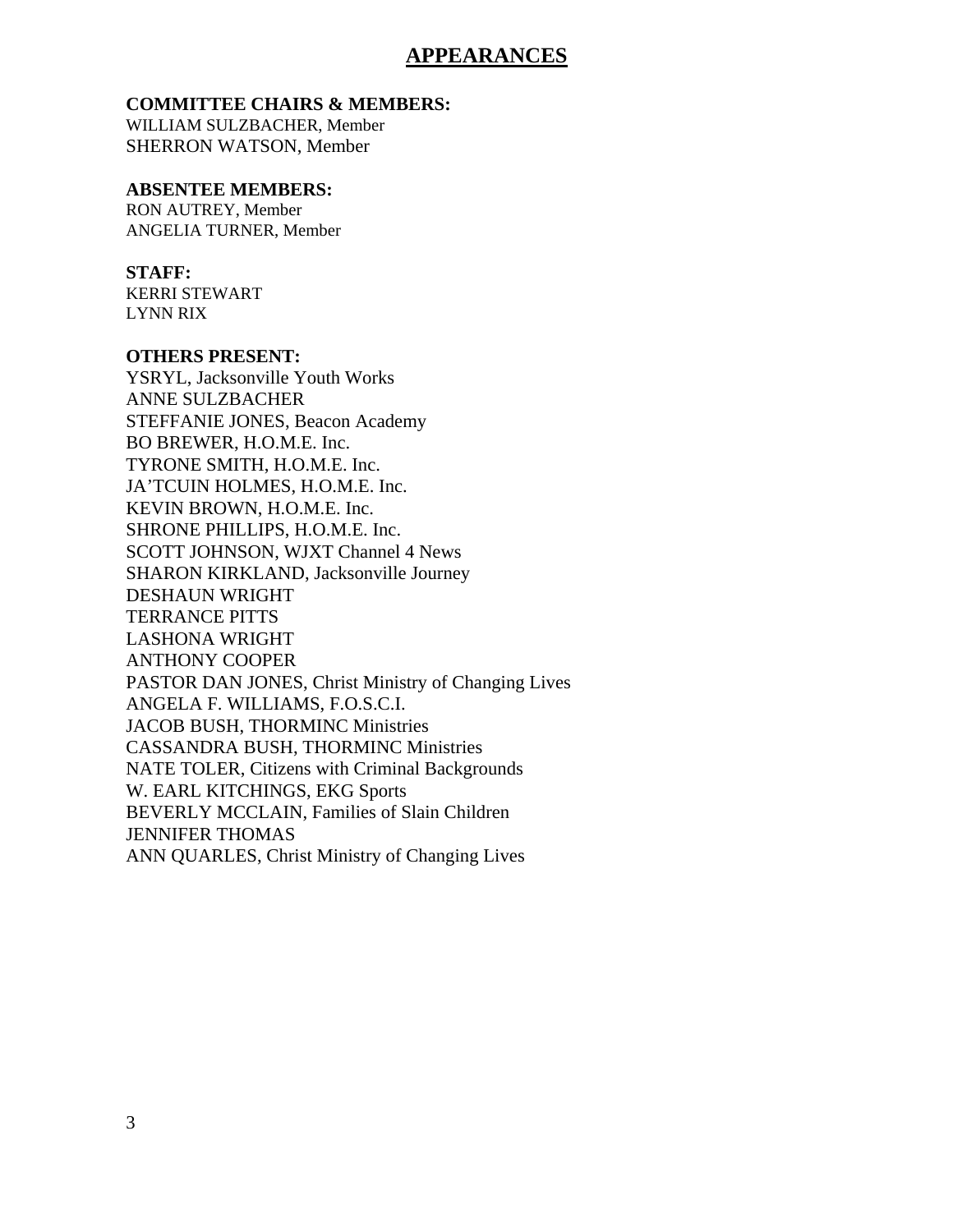#### **PROCEEDINGS**

March 14, 2008

Intervention and Rehabilitation Sub-Committee – Juvenile Intervention Strategies Workgroup 5:00 p.m.

**Call to Order and Comments.** Cassandra Bush of The House of Refuge Ministries, Inc. (THORMINC) opened the meeting at approximately 5:05 p.m.

**Purpose of Meeting.** To engage *The Jacksonville Journey* to hear from the community solutions, not finger-pointing. Ms. Bush stated "We're going to do it whether the money comes or not". Ms. Bush welcomed committee members and thanked everyone for their attendance. She reviewed housekeeping items.

Ms. Bush presented how her organization helps with re-entry. They provide:

1. Clothing.

- 2. Transitional housing.
- 3. Monies for first/last month rent and security deposit.
- 4. Education programs while incarcerated.

Ms. Bush then introduced Ms. Steffanie Jones, administrator and CEO of the Beacon Academy. Ms. Jones spoke briefly about her work with at-risk youths and adults who do not perform well in a traditional school setting. She currently has 10 students. She meets them when and where they are able. She tailors a learning program for each individual. She receives no outside funding.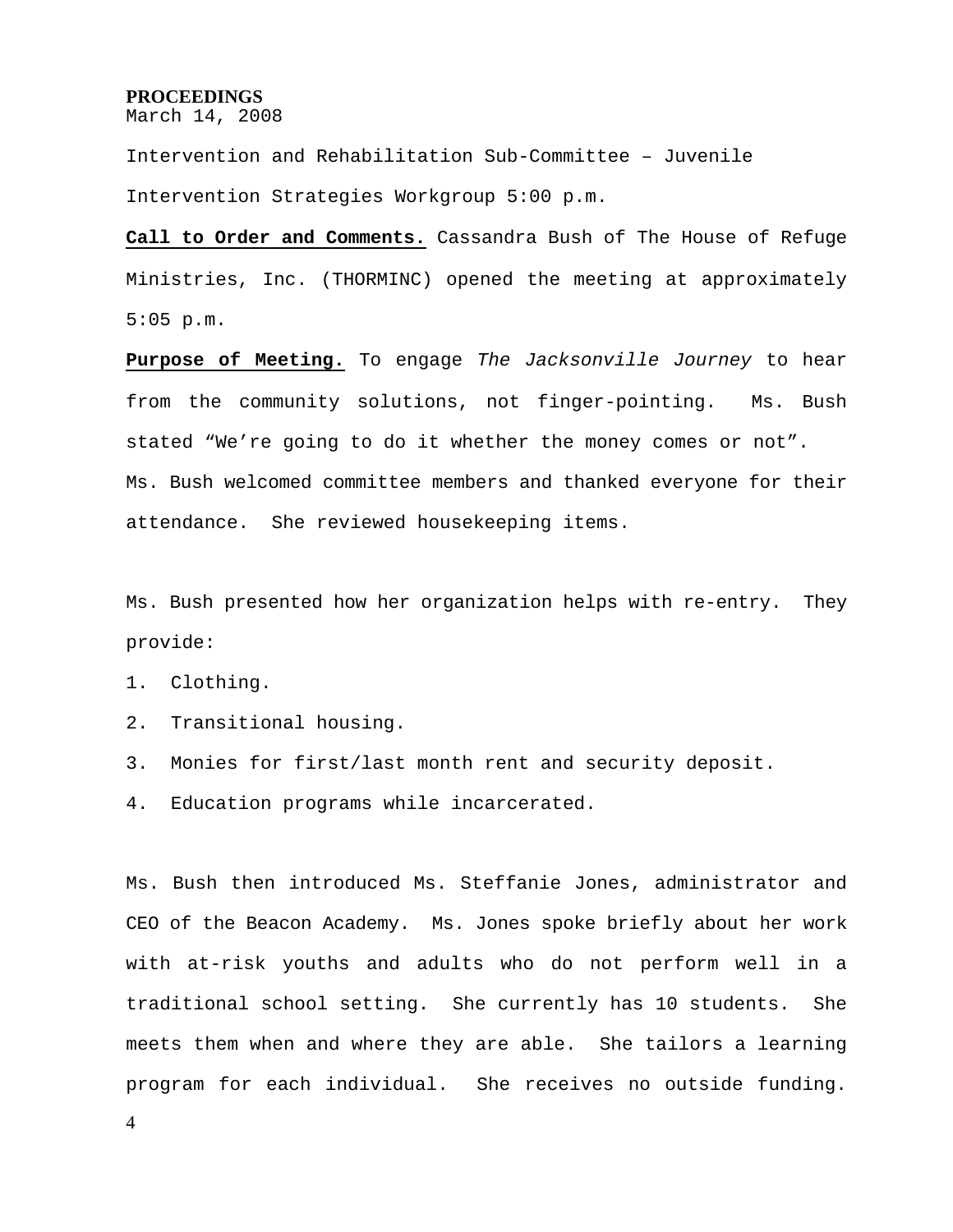She supports the program solely out of her pocket.

Ms. Bush then introduced Bo Brewer. Mr. Brewer is a former youth pastor and intercity missionary who ran an after school program for elementary-aged children. He stated that due to lack of funding and dependable volunteer help he was forced to abandon this work. Also, during this time his focus shifted from elementary children to older youth and young men. He currently mentors about 20 young men on a volunteer basis. His goal is to build character by teaching these youth, many without father figures, to be men. Their music is a picture of who they are and it focuses on materialism, sexuality, abuse towards women and violence. These attitudes need to be changed. When he asked these young people "What would help you become a success in society?" The answers were:

1. A job, vocational training.

2. Education, motivation to succeed in school and college.

3. A father figure or mentor.

4. Opportunities to train and compete athletically.

Four (4) of these teenagers were at the meeting and members of the audience asked them several questions.

**Q. How do you deal with peer pressure?** *Stay to myself*.

**Q. What makes you a troublemaker?** *I don't know.*

**Q. What do you want to be?** *I don't know.*

**Q. What do you do for entertainment, besides the movies or hanging out on the street corner?** *Nothing.*

5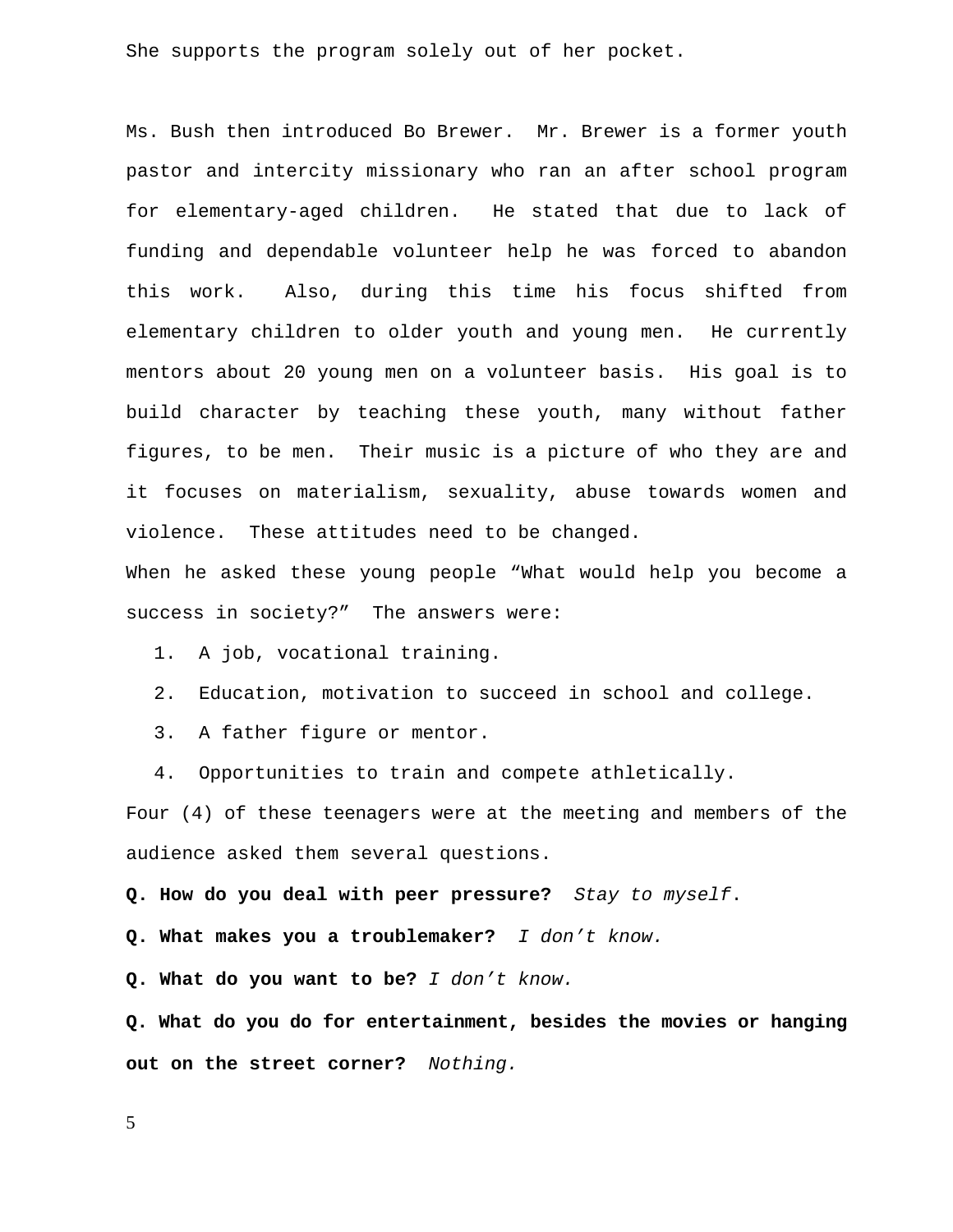**Q. What do you want in your neighborhood?** *A teen center.* 

**Q. How many have both parents at home?** *Two (2)* 

**Q. How many know your fathers?** *Two (2)* 

**Q. How many have parents with criminal backgrounds?** *Three (3)* 

Ms. Bush then introduced Nate Toler with Citizens with Criminal Backgrounds. He calls this Generation XX because they have no examples. Ex-offenders attempting to re-enter the workforce need: 1. Education forums where stories can be portrayed in a non confrontational way.

2. Advocates with numbers and success stories.

3. Employers should be given a clear, concise guide as to how far they can go back when they do a criminal background check.

4. Completely eliminate the question of whether an applicant has a conviction.

Anthony Cooper, an audience member spoke up that he went to prison the first time at age 15. He is got out in 2006 and is currently 37 years old. He is unable to get a job. He has to wait 2 more years before he can apply at the Longshoremen's Hall. Walgreens, Publix, Burger King and McDonald's have all turned him down because of his record. He states the reason many become repeat offenders is because they cannot get jobs to support their families so they return to criminal activities. Upon further questioning he states that he was the first in his family to get into trouble. His parents were going through a divorce and he

6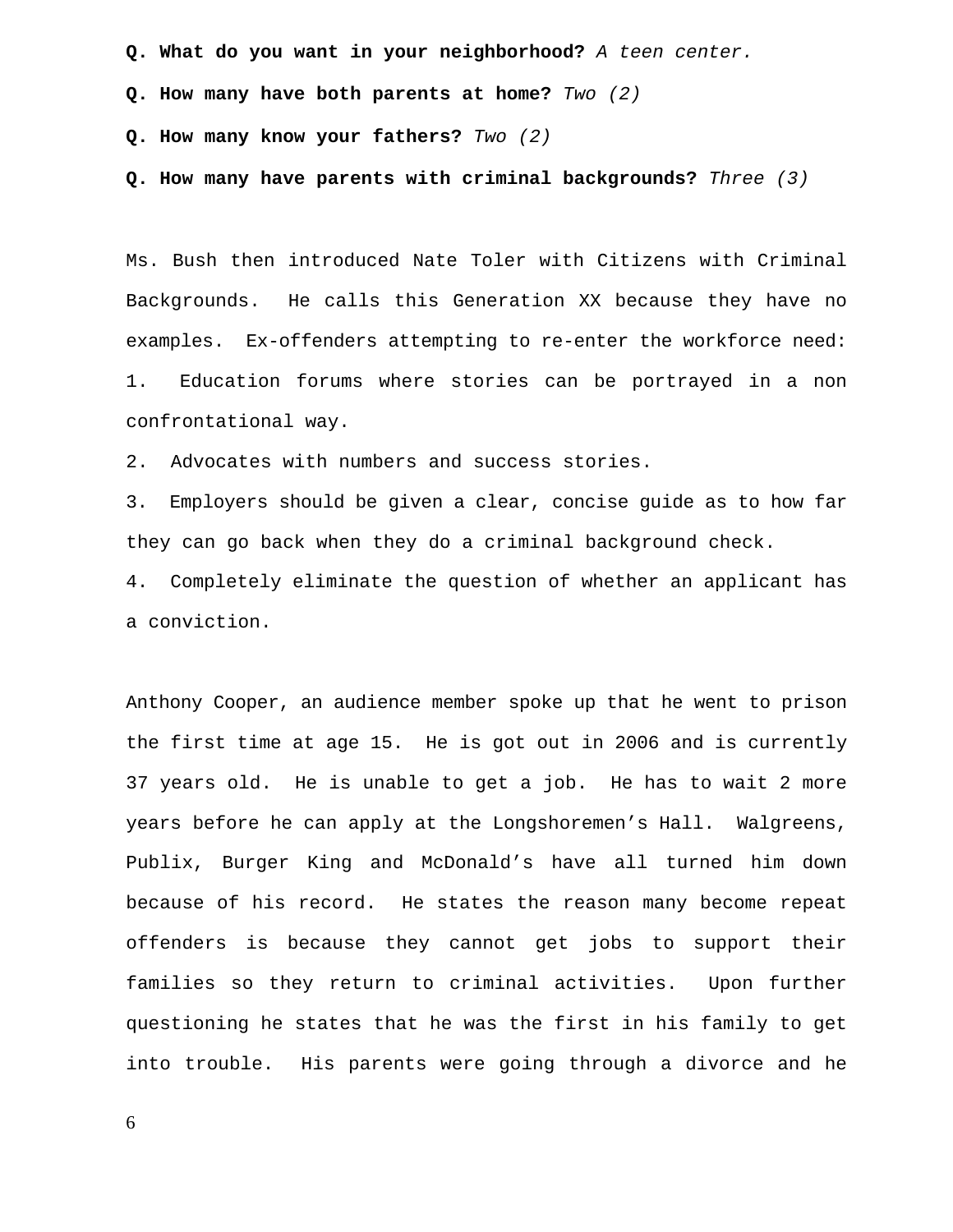began hanging out with an older crowd. When in school he was on the A-B honor roll.

Ysryl stated that he has experienced this as well. He had 9 convictions by the age of 24. He is now in his 40s and makes his living from a trucking business he started when he was unable to get a job.

Cassandra Bush then introduced Beverly McClain from Families of Slain Children. Ms. McClain spoke about the support group she started after her son was murdered 2 years ago. They provide support and assistance to grieving families including food; help with utilities, whatever is needed anytime of the day or night. Angela Williams is a member of the support group. She lost one child in 2003 and another in 2005. The group is planning an Easter egg hunt with games, food, et cetera, in Simonds-Johnson Park.

LaShona Wright, age 17, was asked to speak from a young lady's perspective. She would like a place to go for homework help and a job after school. Ms. McClain stated that they have a building on 21<sup>st</sup> and Myrtle that is being renovated for this purpose.

7 Next a spokeswoman from Community Re-Entry Staffing was introduced by Ms. Bush. Community Re-Entry Staffing was founded by an exoffender because she was unable to find employment. She had been through the Ready4Work program and built on that experience. She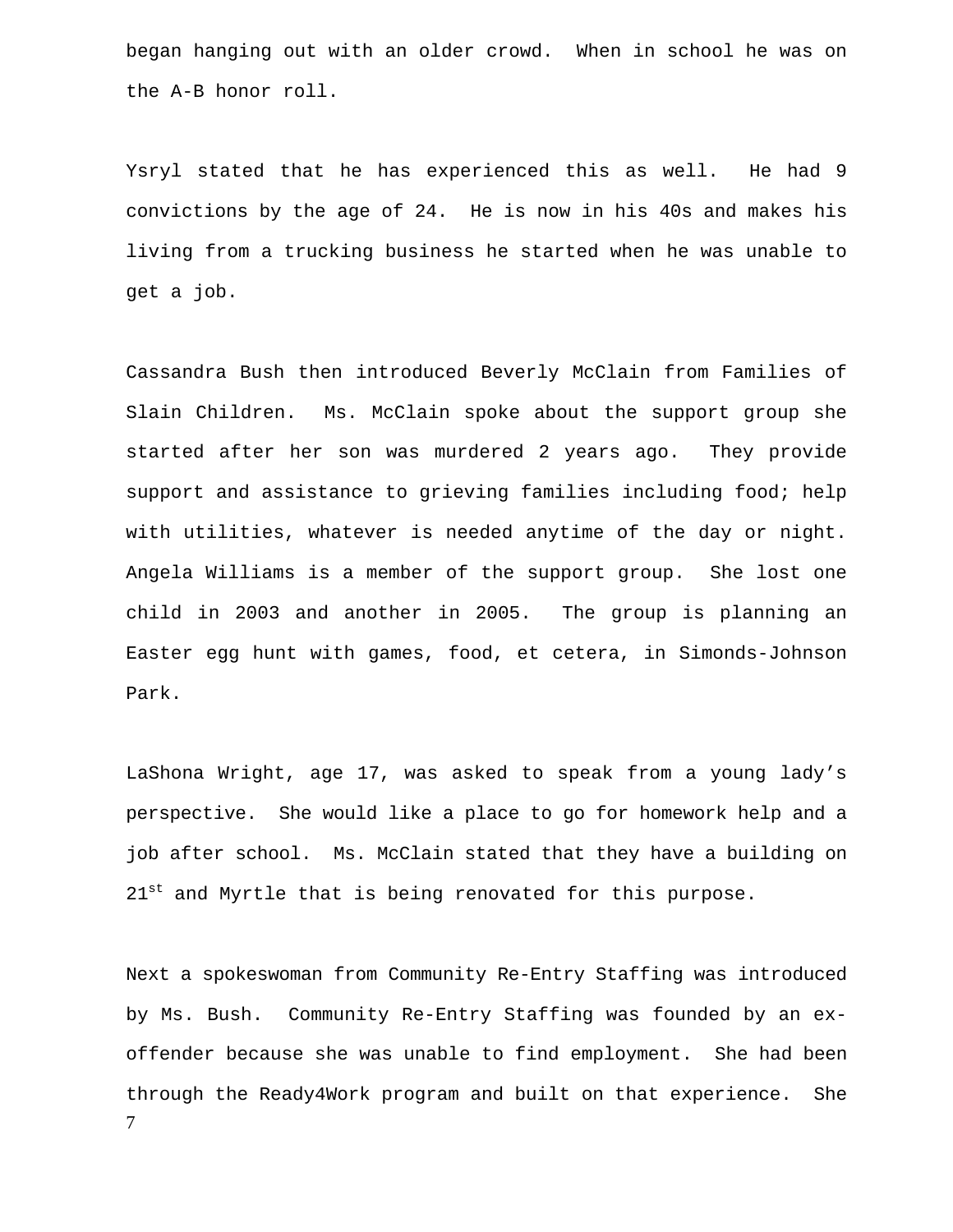has placed 400 people in eight (8) months. She is privately funded.

A round table discussion followed touching on topics of turning criminal skills into marketable skills, i.e., the drug dealer has salesmanship and customer service skills. The question was raised as to why mothers with section 8 housing would risk losing it by allowing an ex-offender to move in without being on the lease. The catch-22 of section 8 housing was explained. The new employee cannot miss work for the first 90 days or they will lose their job. The section 8 housing is inspected monthly. Therefore, she must choose between losing her job and losing her section 8 status.

Once section 8 status has been lost they are willing to let someone move in who is not on the lease to help pay the rent that has increased from \$75.00 to over \$600.

It was suggested that school vocational programs could help non profits by renovating and cleaning up buildings that have been donated to them.

Ann Quarles of Christ Ministry of Changing Lives, states that they go door to door to reach parents and children. They have counselors and trainers who can work with them and show them that their lives can be changed.

8 Ysryl remarked that the black community has never come together to